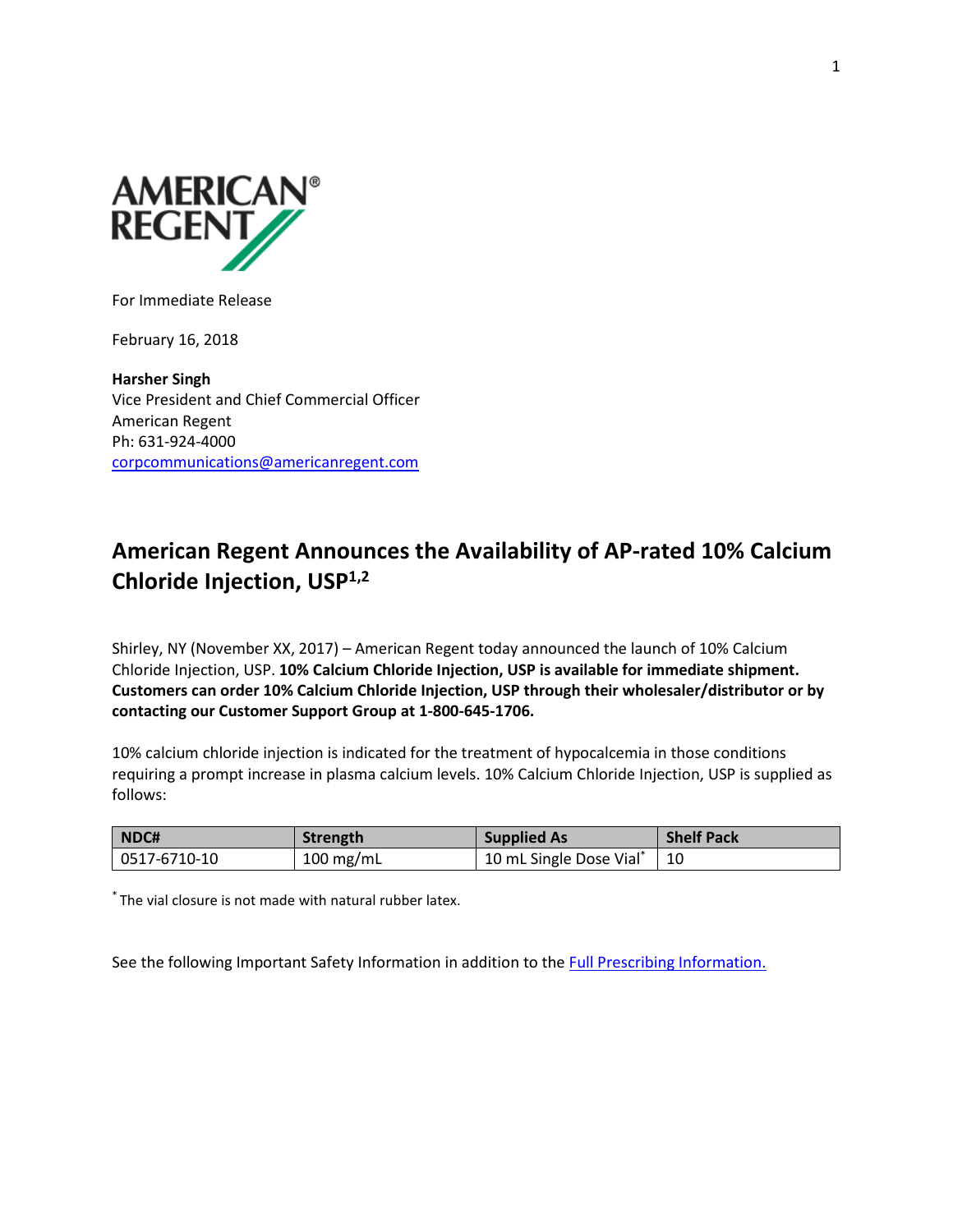#### **10% Calcium Chloride Injection, USP**

#### **For Intravenous Use Only.**

### **A HYPERTONIC SOLUTION IN A 10 ML SINGLE DOSE VIAL FOR PROMPT INTRAVENOUS INJECTION.**

**CAUTION:** This solution should not be injected intramuscularly or subcutaneously. Administer only by slow injection.

### **INDICATIONS AND USAGE**

10% calcium chloride injection is indicated for the treatment of hypocalcemia in those conditions requiring a prompt increase in plasma calcium levels.

## **IMPORTANT SAFETY INFORMATION**

#### **CONTRAINDICATIONS**

Calcium chloride is contraindicated for cardiac resuscitation in the presence of ventricular fibrillation or in patients with the risk of existing digitalis toxicity.

Calcium chloride is not recommended in the treatment of asystole and electromechanical dissociation.

#### **WARNINGS**

10% calcium chloride injection is irritating to veins and must not be injected into tissues, since severe necrosis and sloughing may occur. Great care should be taken to avoid extravasation or accidental injection into perivascular tissues.

This product contains aluminum that may be toxic. Premature neonates are particularly at risk because their kidneys are immature, and they require large amounts of calcium and phosphate solutions, which contain aluminum.

#### **PRECAUTIONS**

Because of its additive effect, calcium should be administrated very cautiously to a patient who is digitalized or who is taking effective doses of digitalis or digitalis-like preparations.

It is particularly important to prevent a high concentration of calcium from reaching the heart because of the danger of cardiac syncope.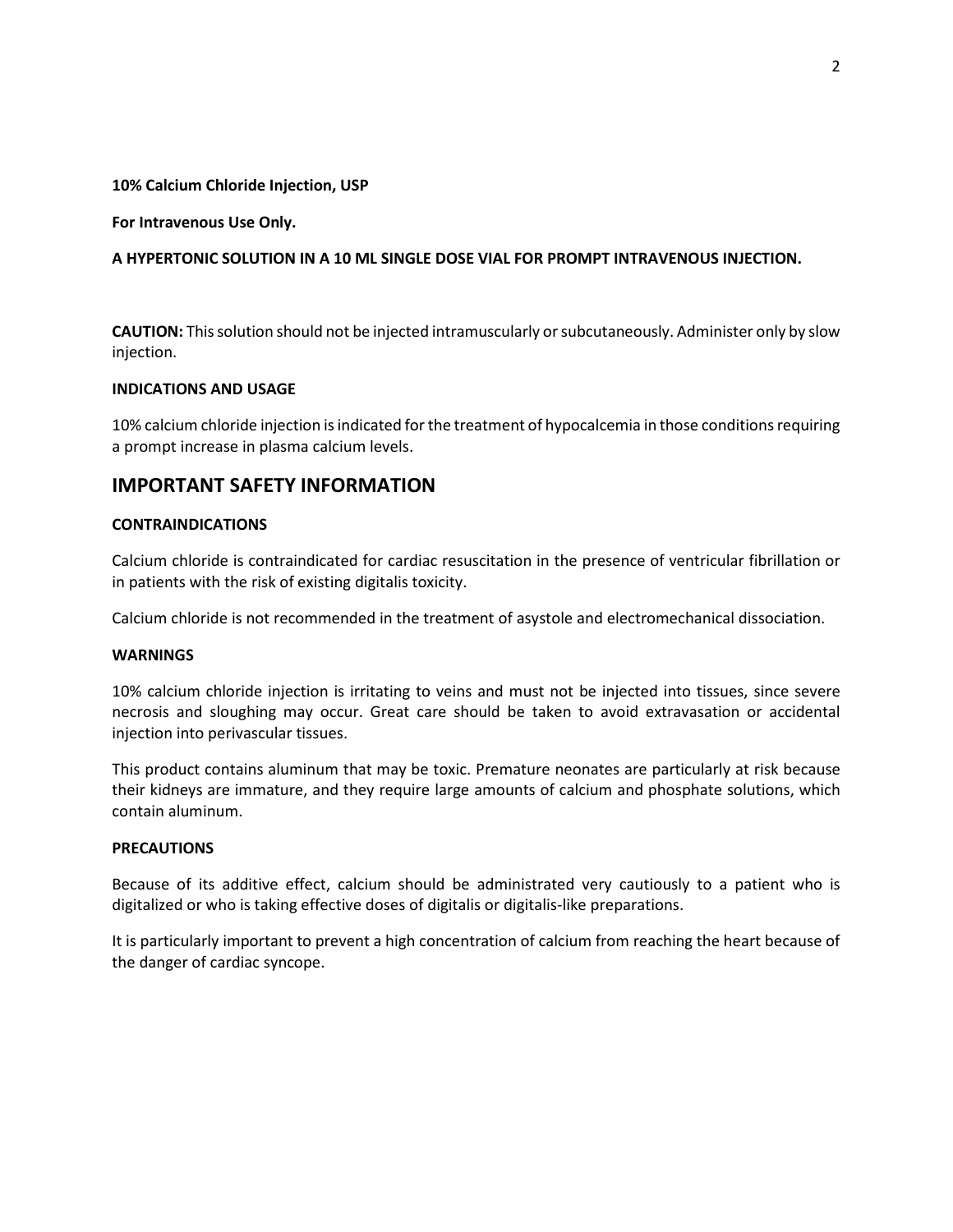**Pregnancy:** Calcium chloride should be given to a pregnant woman or a woman of childbearing potential only if clearly needed.

**Pediatric Use:** Safety and effectiveness are based on similar clinical conditions in children and adults.

**Geriatric Use:** In general, dosing for a geriatric patient should be cautious.

### **ADVERSE REACTIONS**

Rapid injection may cause the patient to complain of tingling sensations, a calcium taste, a sense of oppression or "heat wave". Injections of calcium chloride are accompanied by peripheral vasodilatation as well as a local "burning" sensation and there may be a moderate fall in blood pressure.

### **OVERDOSAGE**

Too rapid injection may produce lowering of blood pressure and cardiac syncope.

For additional safety information, please see Full Prescribing Information.

**You are encouraged to report Adverse Drug Events to American Regent Inc. at 1-888-734-9236 or to the FDA by visiting [www.fda.gov/medwatch](http://www.fda.gov/medwatch) or calling 1-800-FDA-1088.**

#### **About American Regent**

Celebrating 50 years as a manufacturer and marketer of branded and generic specialty injectables, American Regent, a Daiichi Sankyo Group Company, is proud of its reputation as a consistent and reliable source of high quality pharmaceuticals. Through our multiple US based manufacturing facilities, American Regent is able to maintain strict control of the manufacturing process to help provide a steady supply of products that our customers can depend on.

For more information, please visi[t www.americanregent.com.](http://www.americanregent.com/)